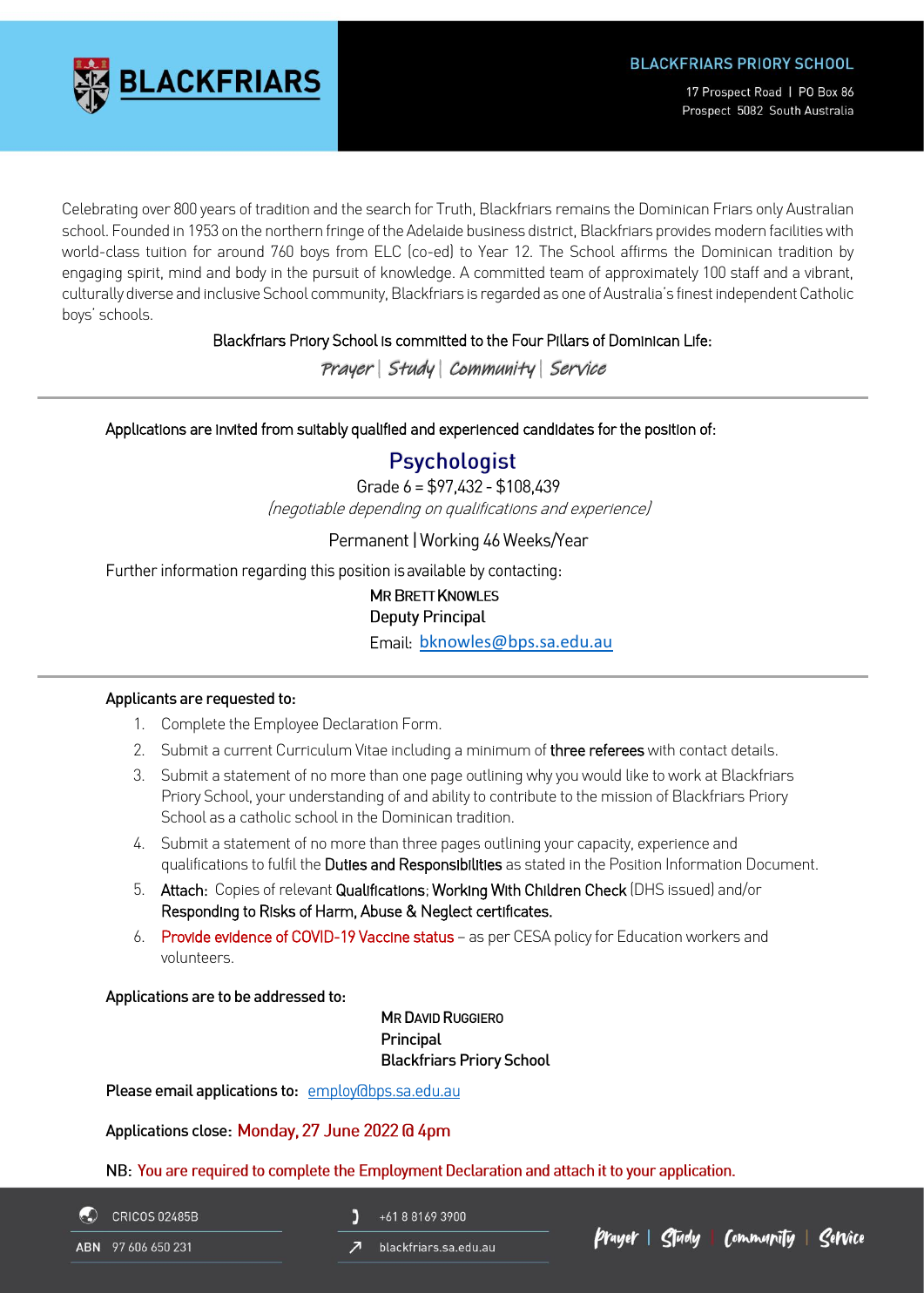# **POSITION INFORMATION DOCUMENT**



As the only school in Australia founded by the Dominican friars, Blackfriars remains faithful to the search for truth – veritas – as lived and taught by Dominicans across the world for the past 800 years. This search follows authentically in the footsteps and foundations described by founder of the Order of Preachers, St Dominic himself, and by the School's patron, St Albert the Great.

Blackfriars Priory School is an independent Catholic school under the governance of the Dominican friars, committed to providing a holistic education – academically, socially, emotionally, physically, and spiritually – that caters specifically to the needs of boys. We develop young men who seek truth in life, walk with confidence and purpose and are inspired by the four pillars of Dominican life – Prayer, Study, Community and Service.

Blackfriars provides more than 700 students from Reception to Year 12 with modern facilities, outstanding resources, world-class tuition and opportunities to explore and question, develop confidence in their abilities and identify and excel in their natural strengths.

Blackfriars is situated on 4.5 hectares in Prospect, 3km from the centre of Adelaide and adjacent the city's northern parklands. Since its establishment in 1953, Blackfriars has provided an inclusive and progressive educational environment where boys have every opportunity to explore and discover their purpose in the world.

# Working at Blackfriars

It is expected that all members of staff working at Blackfriars will support and live in harmony with the School's Catholic ethos, comply with all applicable governing codes of conduct, policies and procedures, in particular those pertinent to the safety and protection of child and young people and that of Work Health and Safety. Employees will advance the School's Strategic Plan and Mission and Vision Statements; thereby contributing towards the sustainability and growth of the broader Blackfriars community.

Blackfriars is an equal opportunity employer, embracing a culture of diversity without discrimination.

# **SCHOOL PSYCHOLOGIST**

| NAME:                           |                                                                                                                                                                             |                  |  |
|---------------------------------|-----------------------------------------------------------------------------------------------------------------------------------------------------------------------------|------------------|--|
| <b>CLASSIFICATION:</b>          | Education Support Officer   Grade 6 (Other Professional Stream)<br>In accord with SA Catholic Schools Enterprise Agreement 2017<br>[or as replaced] and First Aid Allowance |                  |  |
|                                 |                                                                                                                                                                             |                  |  |
| <b>EMPLOYMENT STATUS:</b>       | Permanent   Full-Time   FTE 1.0                                                                                                                                             |                  |  |
| <b>WORK ALLOCATION:</b>         | Monday to Friday   $8:30$ am – 4:30pm<br>37.5 hours per week   48 weeks per annum<br>(NB: Daily hours include a 30 minute unpaid lunch break)                               |                  |  |
|                                 |                                                                                                                                                                             |                  |  |
| COMMENCEMENT DATE:              |                                                                                                                                                                             |                  |  |
| <b>REPORTING RELATIONSHIPS:</b> | Operational Manager:                                                                                                                                                        | Deputy Principal |  |
|                                 | Executive Manager:                                                                                                                                                          | Principal        |  |
| <b>APPOINTMENT AUTHORITY:</b>   | All staff appointments are authorised by the Principal                                                                                                                      |                  |  |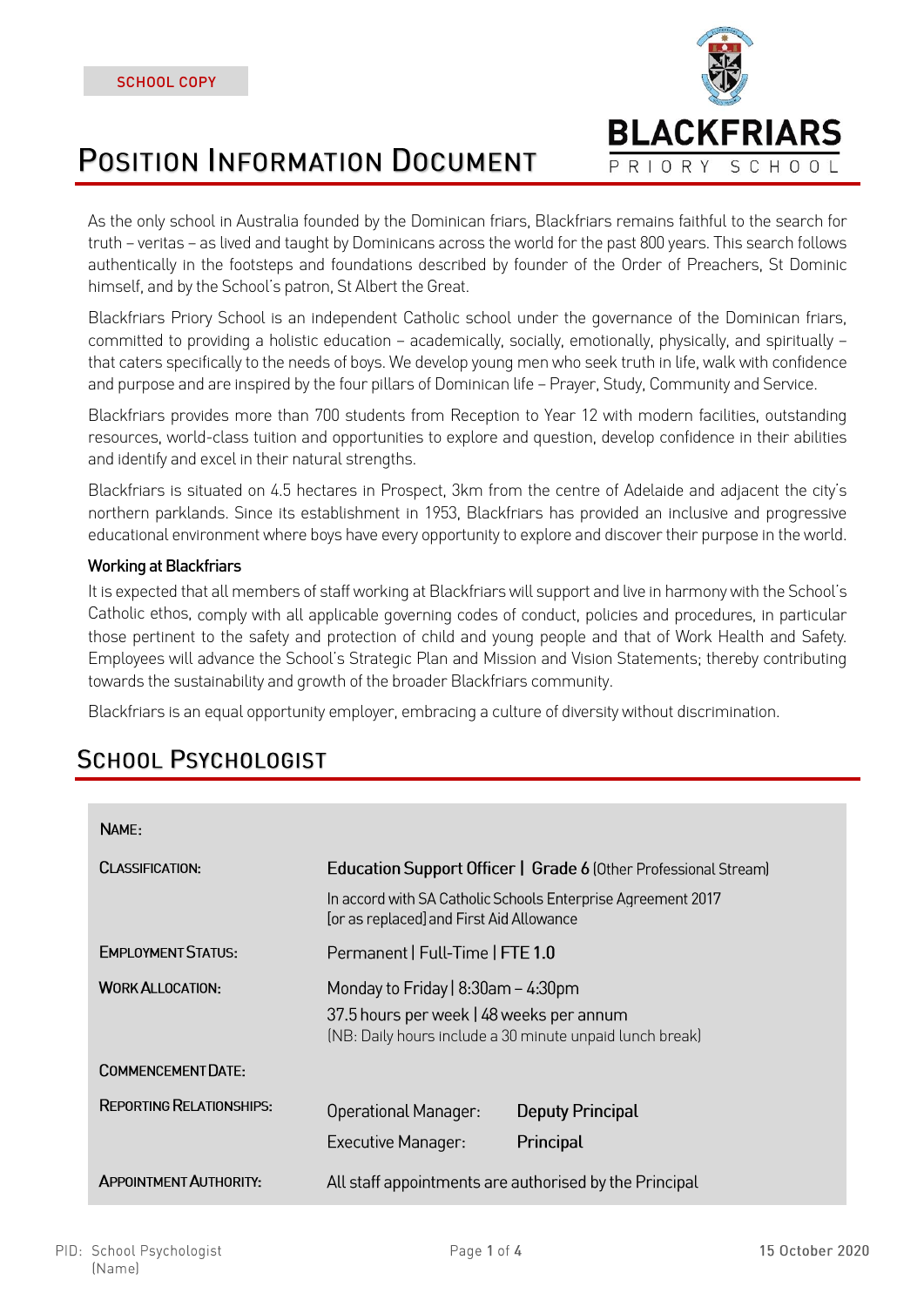The School Psychologist position offers a rewarding opportunity for a confident, highly motivated person with initiative, who can work independently as well as with a team. The position requires the person to work with students and their families in providing psychological services and mental health initiatives.

The School Psychologist relates to students, staff and parents in a way, which is responsive to their needs. The person will be competent to deal with many types of problems eg. Behavioural, emotional, friendship issues, family problems, separation and divorce, grief and loss, crisis situations. The School Psychologist will be conversant with support services and social agencies in the community and support the student through the process of change.

The School Psychologist will:

- Maintain effective communication with all members of staff
- Demonstrate self directed development and achievement of broad or specialised areas of knowledge and skills
- Undertake research and investigation that lead to and inform the development of policy and strategies of significance to the strategic direction student wellbeing
- Apply knowledge and skills to perform complex tasks
- Generate and evaluate complex ideas through the analysis of information and concepts at an abstract level
- **Exercise significant and independent professional judgement based on extensive experience and an** advanced level of expertise
- Be accountable for a broad range of personal and team or service outcomes
- Be responsible for the overall planning of work for a function or service of significant scale or complexity.
- Demonstrate responsibility and broad-ranging accountability for the structure, management and outcomes of work of others or functions or service.

# **RESPONSIBILITIES**

#### Organisational Psychology & General Responsibilities

- Undertake a range of professional activities including research, the selection and application of psychological assessments and interventions, based on the exercise of professional judgement, independence and high levels of professional competence
- Identify policies and procedures requiring review or re-development to ensure they remain compliant with professional guidelines and psychological best practice
- Provide psychological expertise and/or policy advice across a range of programs or activities undertaken by the School, formulate policies and provide specialist advice on policy formulation to senior management
- Provide specialised consultation to teachers, the Wellbeing Team and the Executive Team
- Provide specialised consultation and assist with the coordination and/or implementation of school-wide psychology-based preventative strategies and programs, particularly in areas of mental health and wellbeing
- Provide specialised consultation and assist with the coordination and/or implementation of a career development and planning framework for secondary school students, and support with its facilitation as required
- Provide specialised consultation and assist with the coordination and/or implementation of psychologybased group activities for primary school students (e.g., social skills training sessions)
- **•** Provide specialised consultation to the Executive Team where possible on areas related to organisational development (e.g., organisational culture)
- **•** Provide leadership on mental health and champion wellbeing across the school community, by promoting key yearly events such as 'R U OK? Week' and assisting to coordinate guest speaker programs
- Provide written submissions and reports as required
- Be accountable for the establishment, implementation and evaluation of School policies and procedures to ensure the highest standard of service is provided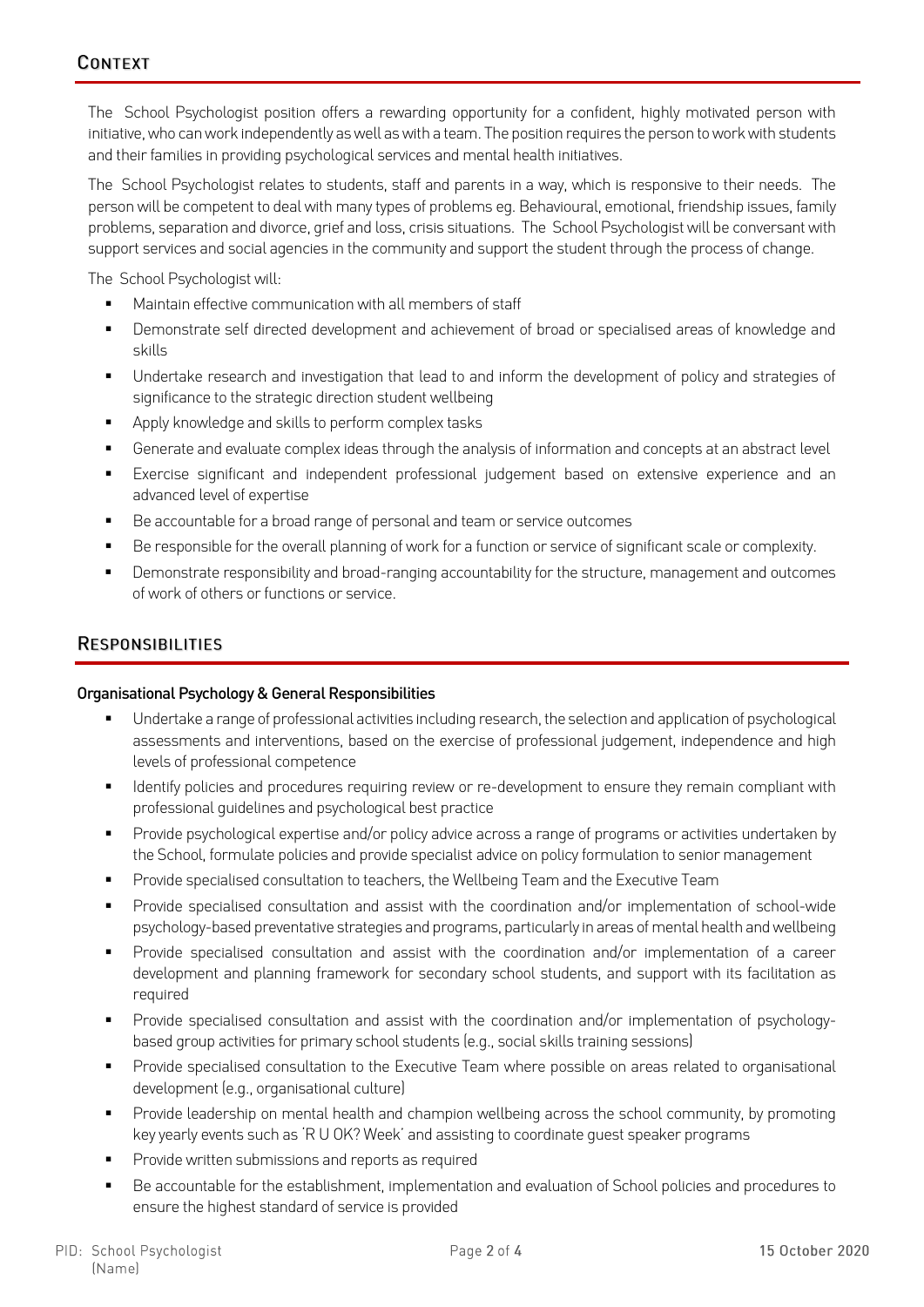- Attend and participate in staff meetings/activities during work time. An indicative list, but not limited to are:
	- Weekly Staff Prayer Meetings | School Masses | Assemblies | Staff Days and Staff Retreats
- Other reasonable duties as directed by the Principal.

#### Educational Psychology & Counselling Support

- Maintain an exemplary standard of record keeping and documentation consistent with professional guidelines
- Be responsible for management and coordination responsibilities as required by school leadership
- Manage referrals from students, parents and teachers
- Provide counselling support for students with social, emotional, psychological or intellectual concerns
- Be a contact person and advocate for student with significant caring responsibilites outside of school
- Undertake psycho-educational assessments
- Manage psychological interventions with students experiencing difficulties
- Assist with crisis intervention
- Work with relevant staff to develop, review, evaluate and implement programs and intervention strategies, as required
- **■** Maintain professional registration and ongoing professional development as required by Government and professional bodies relevant to the profession of Psychology
- Ensure adherence to all aspects of legal compliance as they relate to the role
- Have expert knowledge of child and adolescent development, child protection issues and legislation, and multicultural issues as they impact on service delivery
- Liaise with external support agencies and make reports of students with complex needs to external support agencies
- Commuicate appropriate information from external support agencies regarding students to relevant staff on a needs basis
- Work collaboratively with the Wellbeing Team to support students.

# **ESSENTIAL CRITERIA**

- **•** Demonstrate a commitment to the Catholic and Dominican charism and ethos of the School through the fostering of the Four Pillars of Dominican life
- Demonstrate support and application of the School's Vision and Strategic Plan
- Participate in the Dominican Formation Program
- Acquire and maintain valid status of:
	- Approved Responding to Risks of Harm, Abuse and Neglect Education and Care Training
	- Approved 'Working with Children Check' (DHS)
- Demonstrate a professional level of skill and knowledge in the use of relevant software packages
- Bring energy and enthusiasm to the role
- Demonstrate a spirit of teamwork, trustworthiness and approachability
- Possess a high level of interpersonal and communication skills
- Demonstrate discretion and confidentiality in all matters
- Work collaboratively with the School's Community
- Present to internal and external stakeholders in a professional manner
- Demonstrate the ability to prioritise workload and meet deadlines
- Demonstrate attention to detail in all tasks
- Be flexible and adaptable in approaching work and willingness to undertake professional development
- Be resourceful, innovative and reliable within the team structure.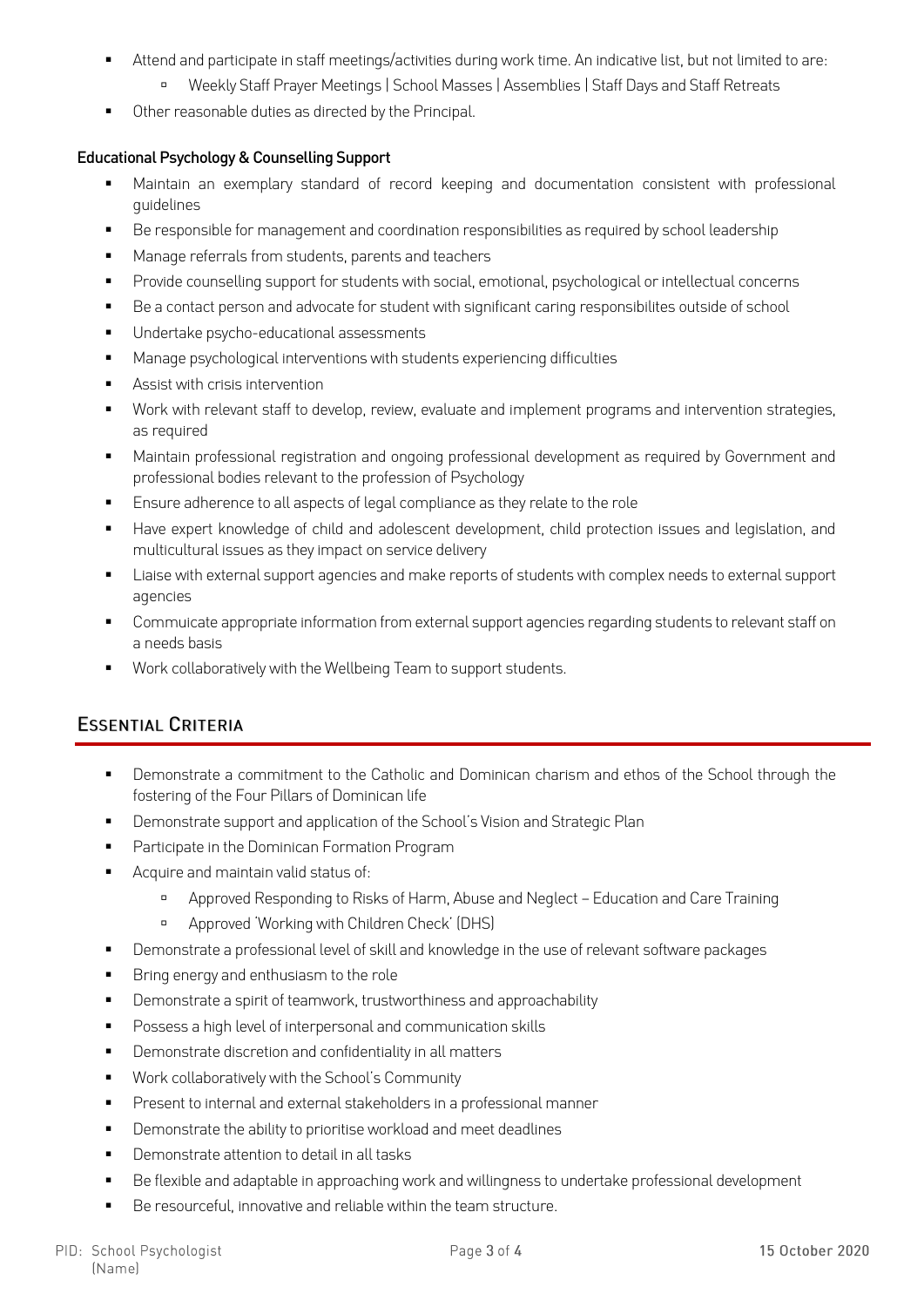- Relevant tertiary qualifications and current registration with AHPRA (essential)
- Experience as a practicing Psychologist in a School or comparable industry (essential)
- Membership of relevant professional organisations (desirable)
- Knowledge and experience of Catholic school procedures and protocols (desirable)
- Experience in the use of the following systems specific to the School (desirable):
	- Synergetic
	- SEQTA

# **WORK HEALTH AND SAFETY**

All employees are expected to:

- **•** Perform the above duties in line with any safe work practices and processes, and conduct oneself at work in a manner that is safe to self and others
- Be familiar with and understand WH&S policies of the School
- Report all hazards, incidents, accidents when witnessed, in accordance with the School's WH&S policies and procedures
- Complete WH&S education and training modules, as required
- Use correctly any equipment provided for health or safety purposes
- Follow reasonable instructions given by the School, in relation to health and safety at work.

# **CONDITIONS OF EMPLOYMENT**

- A probationary review period of 3 months is applicable to all new permanent non-teaching employees
- The employee must undertake a performance review on an annual basis
- The Position Information Document is reviewed on a biennial basis to ensure the duties are accurate and the position conforms to the classification levels set out in the current SA Catholic Schools Enterprise Agreement.

# ACKNOWLEDGEMENT

I have read and understand the requirement of this position. I acknowledge that this position information document has been designed to indicate the general nature and level of work performed by the incumbent and is not a comprehensive listing of all responsibilities, task and outcomes.

| EMPLOYEE (Signature) Management Control of the Control of the Control of the Control of the Control of the Control of the Control of the Control of the Control of the Control of the Control of the Control of the Control of |                                                                                                                                                                                                                                                                                                                                                                                                               |
|--------------------------------------------------------------------------------------------------------------------------------------------------------------------------------------------------------------------------------|---------------------------------------------------------------------------------------------------------------------------------------------------------------------------------------------------------------------------------------------------------------------------------------------------------------------------------------------------------------------------------------------------------------|
| APPOINTED EMPLOYEE'S NAME                                                                                                                                                                                                      |                                                                                                                                                                                                                                                                                                                                                                                                               |
| <b>DAVID RUGGIERO</b>                                                                                                                                                                                                          | Date: $\frac{1}{\sqrt{1-\frac{1}{2}}\sqrt{1-\frac{1}{2}}\sqrt{1-\frac{1}{2}}\sqrt{1-\frac{1}{2}}\sqrt{1-\frac{1}{2}}\sqrt{1-\frac{1}{2}}\sqrt{1-\frac{1}{2}}\sqrt{1-\frac{1}{2}}\sqrt{1-\frac{1}{2}}\sqrt{1-\frac{1}{2}}\sqrt{1-\frac{1}{2}}\sqrt{1-\frac{1}{2}}\sqrt{1-\frac{1}{2}}\sqrt{1-\frac{1}{2}}\sqrt{1-\frac{1}{2}}\sqrt{1-\frac{1}{2}}\sqrt{1-\frac{1}{2}}\sqrt{1-\frac{1}{2}}\sqrt{1-\frac{1}{2}}$ |
| $\sim$ $\sim$ $\sim$ $\sim$                                                                                                                                                                                                    | $1 - 2$                                                                                                                                                                                                                                                                                                                                                                                                       |